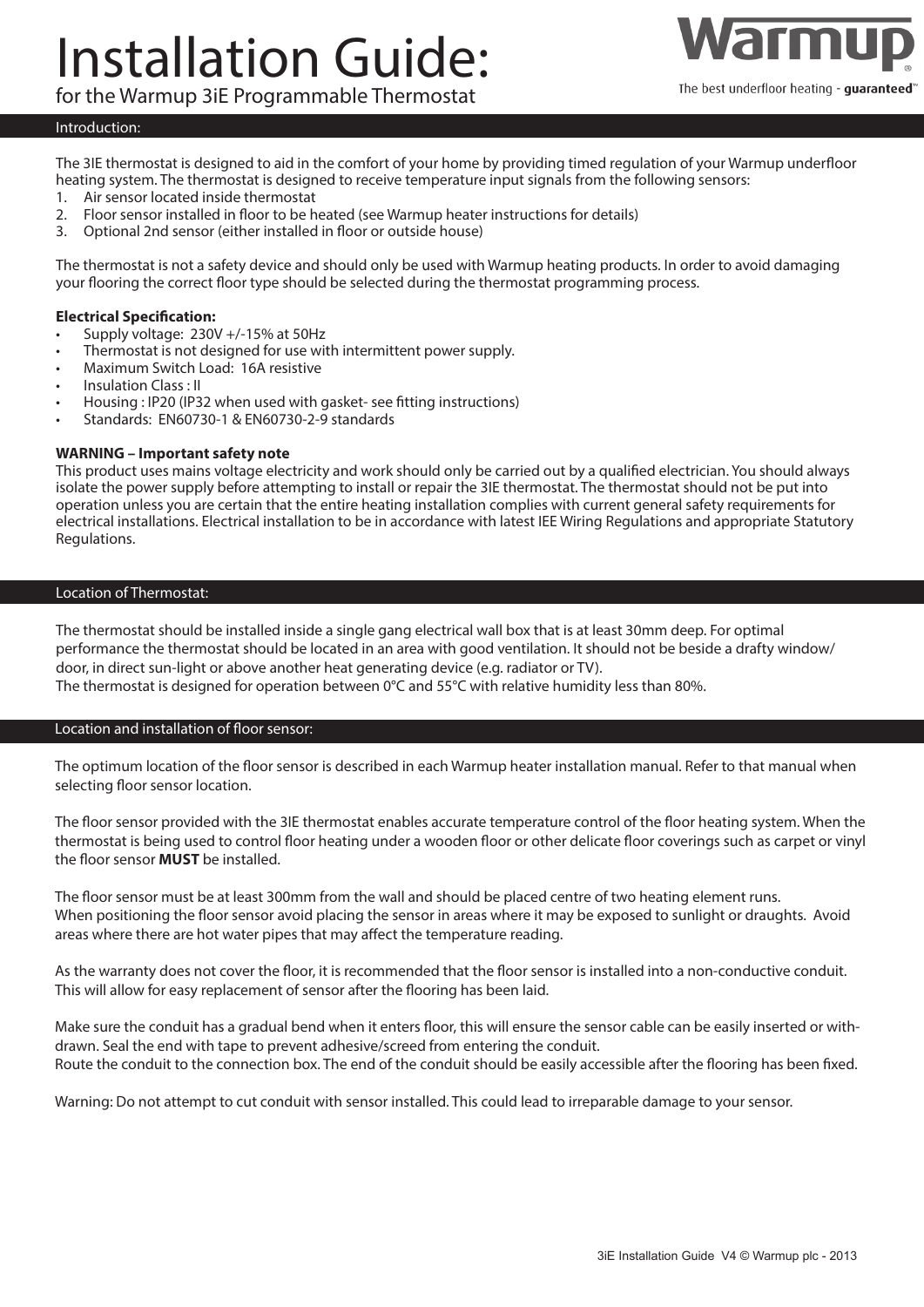# Installation:

Separate the front housing of thermostat from wall module:

- 1. Unscrew both closing screws (bottom of stat) until they will not turn any further.
- 2. Release front housing by gripping lower half of outer frame and pulling outwards then upwards
- 3. Place front housing somewhere safe
- 4. Run all wires to the wall box. Check to ensure that you have included the following:
- Power (Live and Neutral)
- Heater (Live and Neutral)
- Floor sensor
- Fil pilote (if necessary)
- External/ 2nd floor Sensor (if necessary)
- 5. Pull wires through wall box and complete terminal wiring.

IMPORTANT: Ensure that multi stranded wires are fully inserted into the terminals and secured tightly. Any loose strands should be trimmed as they could cause a short-circuit.

If connecting more than two heaters, an electrical junction box will be required.

**NOTE:** Always ensure that the sensor cable is installed in a separate conduit to the power cables supplying the thermostat and heating system.

## Normal electrical installation (see numbering on diagram to right)

- 2. Connect to Power Supply (Live MAX 240V)
- 3. Connect to Power Supply (Neutral MAX 240V)
- 4. Connect to Warmup heater(s) (Neutral MAX 3600W/ 16 Amps)
- 5. Connect to Warmup heater(s) (Live MAX 3600W/ 16 Amps)
- 7. Connect to 1st wire of floor sensor (colour not important)
- 8. Connect to 2nd wire of floor sensor (colour not important)

# Special installations:

(should only be performed under the supervision of Warmup)

Fil Pilote installation: (only for use in France)

1. Connect to fil pilot (F.P.)

Second sensor installation: (2nd floor probe or exterior probe)

- 6. Connect to 1st wire of external sensor/ 2nd floor sensor
- 7. Connect to 2nd wire of external sensor/ 2nd floor sensor

Master/Relay installation: (connecting 2 stats together)

- 6. Connect to terminal 6 on other thermostat
- 7. Connect to terminal 7 on other thermostat

# Mounting thermostat into the wall box:

- 1. Push excess wire back through the wall box and insert thermostat back module into wall box.
- 2. Put fixing screws through mounting holes and tighten.
- 3. Ensure that thermostat is straight before tightening completely.
- 4. Replace thermostat front housing;
	- i) align and sit front housing on to hinges,
	- ii) push lower half of front housing until a 'click' is heard.
- 5. Ensure front housing is securely fixed.
- 6. IMPORTANT: Tighten both retaining screws





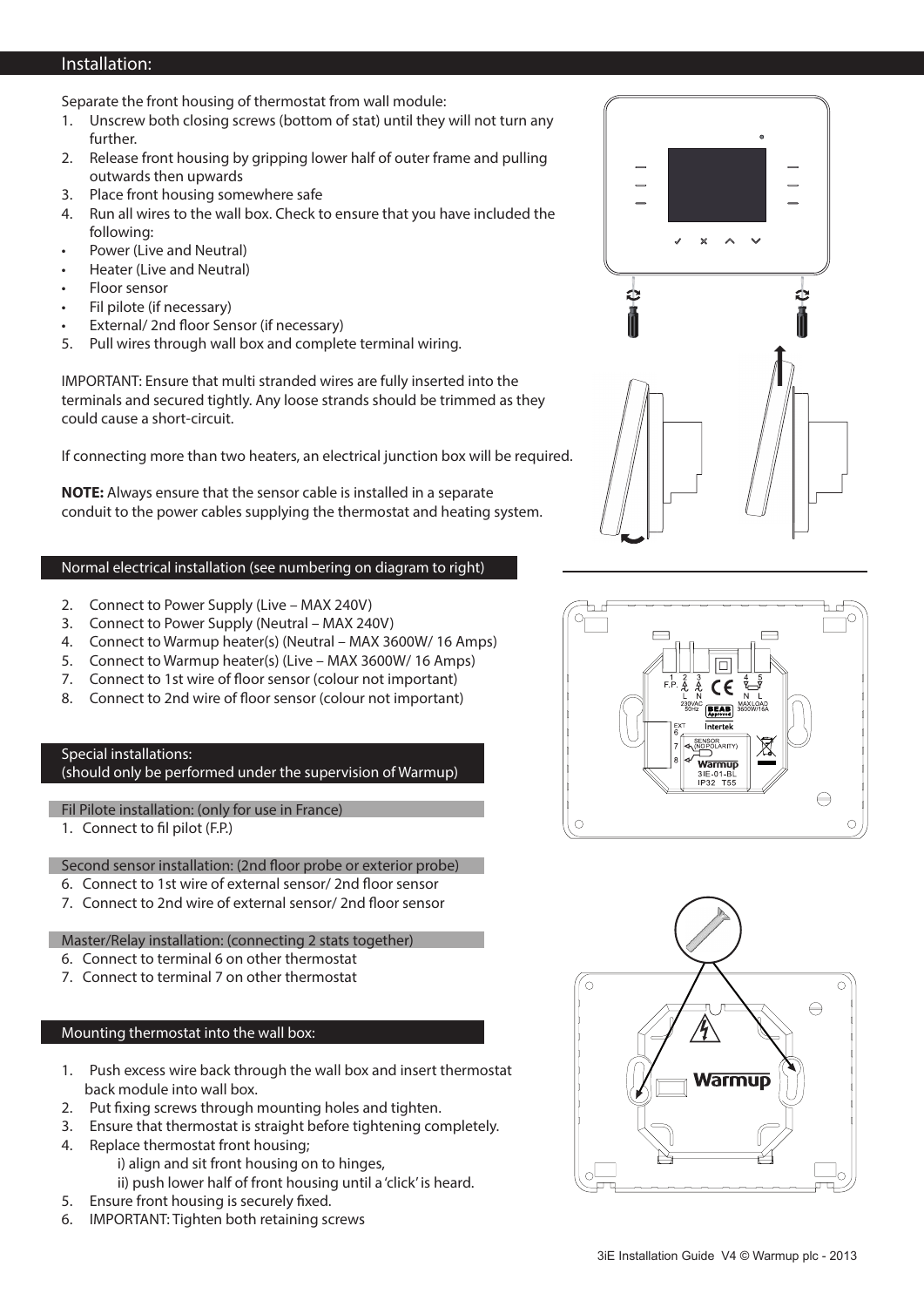#### Powering-up:

You can now power up the thermostat and begin the programming process. An easy to follow menu will guide you through the rest. If you want to turn on / off the thermostat and heating system then hold down the recessed button on the bottom of the stat for 3 seconds

When you have ensured that both the floor sensor and heating elements are working correctly you can complete the installation of floor covering and remove the protective cover on the front of the thermostat.

## Error Messages:

Your thermostat can give you two error indications:

- 1. "er1": This will occur if no floor sensor is detected
- 2. "er2": This will occur if the floor sensor has a short circuit

# Using the Gasket with the 3IE

The 3IE has a Ingress Protection rating of IP20 but this rating can be increased when used in conjunction with the Gasket supplied with the thermostat, in which case it is ingress Protection rated to IP32 but only when used in accordance with these instructions.

#### **Fitting the Gasket**

Remove backing from seal and attach to the back of the thermostat ensuring that there is a tight bond between the seal and the back of the thermostat.

Once fitted do not remove or attempt to refit the seal as this may affect the protection against ingress of water if the not fixed correctly.









### Dimensions :





Dimensions (mm)